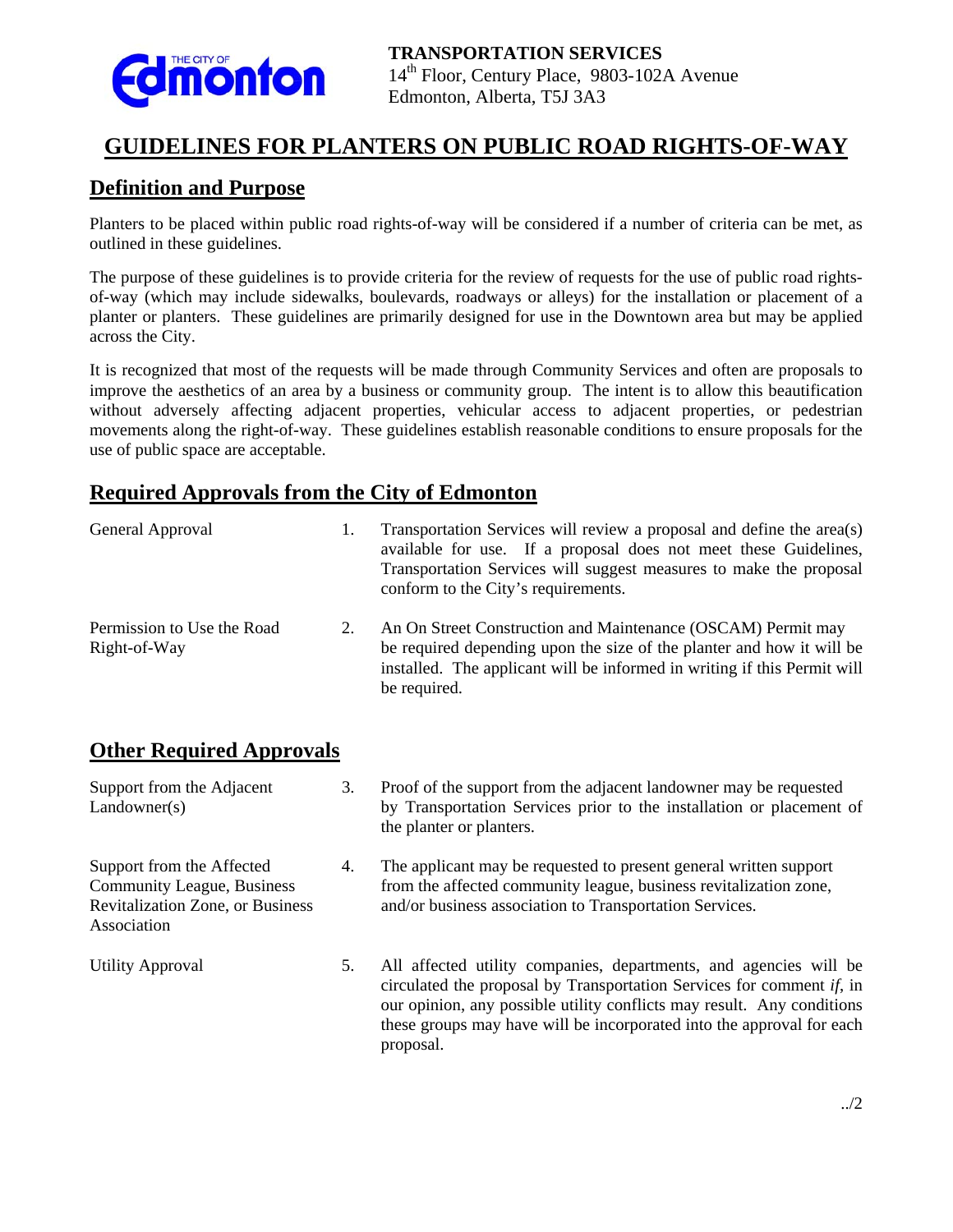# **Guidelines**

| Planning/Design Considerations | 6.  |                                                                                                                                                                                                                                                                                                                                                                                                                                                                                               | All planters must meet the recommendations of the City of<br>Edmonton's Safer Cities Initiatives in terms of public safety. A<br>summary of these initiatives is attached for reference.                                                                         |
|--------------------------------|-----|-----------------------------------------------------------------------------------------------------------------------------------------------------------------------------------------------------------------------------------------------------------------------------------------------------------------------------------------------------------------------------------------------------------------------------------------------------------------------------------------------|------------------------------------------------------------------------------------------------------------------------------------------------------------------------------------------------------------------------------------------------------------------|
|                                | 7.  |                                                                                                                                                                                                                                                                                                                                                                                                                                                                                               | The maximum footprint dimensions will be defined by the<br>Transportation Services for each proposal, taking into consideration<br>all requirements identified in these Guidelines.                                                                              |
|                                | 8.  |                                                                                                                                                                                                                                                                                                                                                                                                                                                                                               | All planters must be free standing unless written permission is<br>produced indicating the planter can be attached to an adjacent<br>building or structure. Planters may be attached to a municipal or<br>utility facility with the facility "owner's" approval. |
|                                | 9.  | guidelines listed below and on Page 3).                                                                                                                                                                                                                                                                                                                                                                                                                                                       | Planters and the plants within them must be a maximum of<br>1.05 metres high. If the planter and plants will exceed this height, the<br>sightline restrictions (see attachments) will apply (see also Location                                                   |
| Unobstructed Sidewalk Width    |     | A minimum amount of clearance is required to allow for the safe,<br>unobstructed movement of able-bodied and/or handicapped<br>pedestrians. Clearance is defined as the distance between all items<br>existing on the sidewalk, such as poles, trees, hydrants, kiosks,<br>benches, sidewalk cafe license areas, garbage enclosures, approved<br>newspaper box locations, parking meters, etc. The required<br>clearance varies with the average pedestrian volume in an area, as<br>follows: |                                                                                                                                                                                                                                                                  |
|                                |     | minimal volumes:                                                                                                                                                                                                                                                                                                                                                                                                                                                                              | minimum 1.5 metres;<br>most residential & industrial locations                                                                                                                                                                                                   |
|                                |     | medium volumes:                                                                                                                                                                                                                                                                                                                                                                                                                                                                               | minimum 2.5 metres;<br>most commercial areas, near schools                                                                                                                                                                                                       |
|                                |     | high volumes:                                                                                                                                                                                                                                                                                                                                                                                                                                                                                 | minimum 3.0 metres;<br>Downtown, Old Strathcona                                                                                                                                                                                                                  |
|                                |     |                                                                                                                                                                                                                                                                                                                                                                                                                                                                                               | Transportation Services, at its discretion, can require additional<br>clearance or reduce clearances on a location by location basis.                                                                                                                            |
| Liability Insurance            | 11. | The applicant will be required to maintain General Liability Insurance<br>as a condition of the approval (minimum of one million dollars<br>coverage). This requirement can be met through the issuance of a<br>Partners in Parks agreement from Community Services.                                                                                                                                                                                                                          |                                                                                                                                                                                                                                                                  |
| Location                       | 12. | Planters should not interfere with traffic signage, parking meters, or<br>access into or out of a vehicle. Adequate room must be left for<br>vehicle doors to open without being obstructed by a planter.                                                                                                                                                                                                                                                                                     |                                                                                                                                                                                                                                                                  |
|                                | 13. | Planters are not permitted where a service grate or other utility access<br>point exists. Hydrants and fire connections must be unobstructed and<br>accessible at all times.                                                                                                                                                                                                                                                                                                                  |                                                                                                                                                                                                                                                                  |